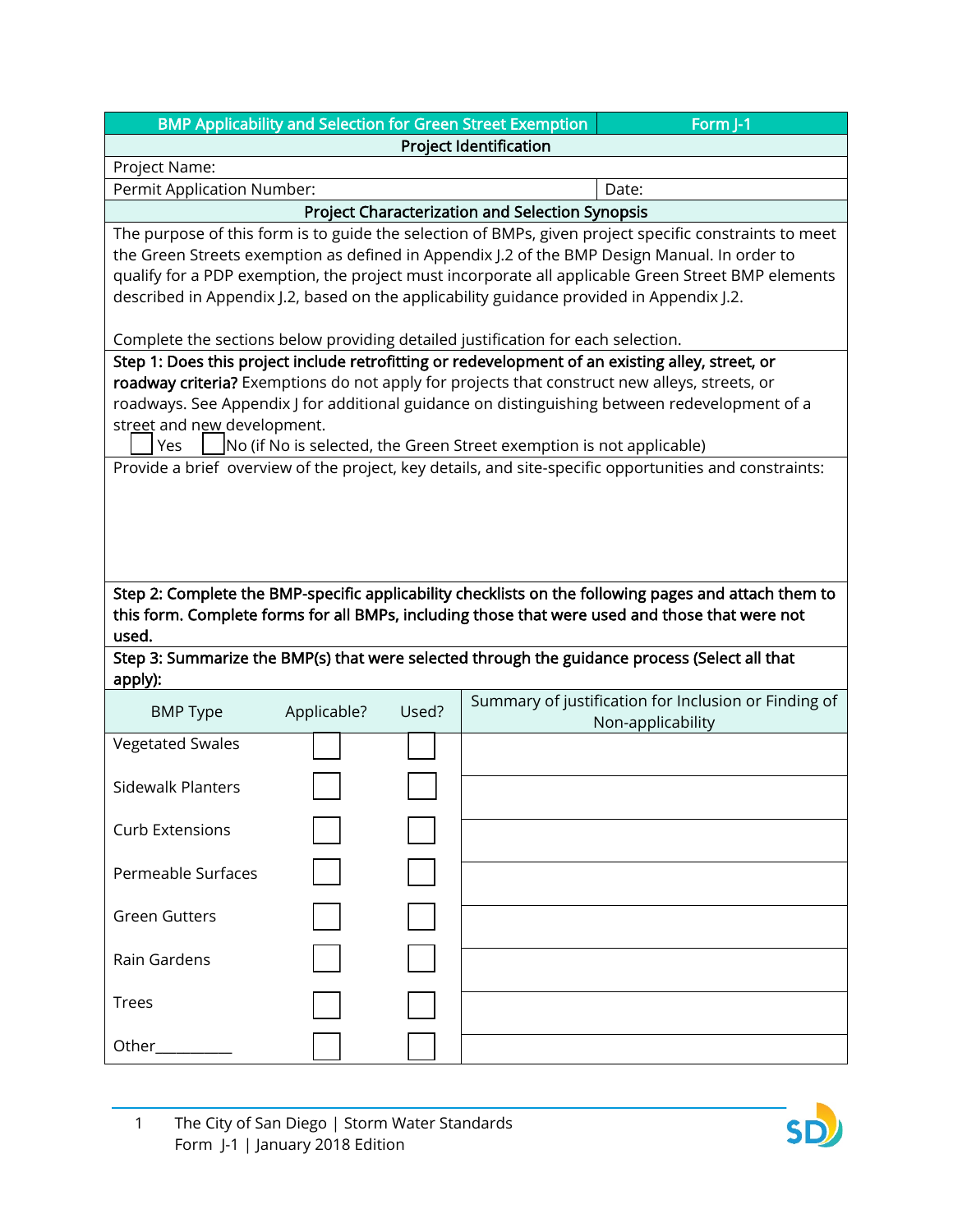| Form J-1 Page 2 of 8: Vegetated Swale                                                        |                                                                                                  |    |                     |            |  |  |
|----------------------------------------------------------------------------------------------|--------------------------------------------------------------------------------------------------|----|---------------------|------------|--|--|
|                                                                                              | Brief Description: Vegetated Swales are shallow, open channels that are designed to remove storm |    |                     |            |  |  |
| water pollutants by physically straining/filtering runoff through vegetation in the channel. |                                                                                                  |    |                     |            |  |  |
| Site Type (Check all                                                                         | <b>Street Type</b>                                                                               |    | Rating <sup>1</sup> | Present in |  |  |
| that apply):                                                                                 | <b>Residential Streets</b>                                                                       |    | $\odot$             | Project?   |  |  |
|                                                                                              | <b>Commercial Street/ Business District</b>                                                      | () |                     |            |  |  |
|                                                                                              | <b>Collector Street</b>                                                                          |    | $\odot$             |            |  |  |
|                                                                                              | <b>Arterial and Boulevard</b>                                                                    |    | ◉                   |            |  |  |
|                                                                                              | Alleys                                                                                           |    | ()                  |            |  |  |
|                                                                                              | Parking Areas                                                                                    |    | ◉                   |            |  |  |
| Key Opportunities                                                                            | Parkway strips                                                                                   |    |                     |            |  |  |
| for Vegetated                                                                                | <b>Medians</b>                                                                                   |    |                     |            |  |  |
| Swales (Check all                                                                            | Long, mostly continuous space                                                                    |    |                     |            |  |  |
| that apply):                                                                                 | Other (must justify below)                                                                       |    |                     |            |  |  |
| Site-Specific                                                                                | Favorable Conditions for Vegetated Swales                                                        |    |                     |            |  |  |
| Factors (Check all                                                                           | Slope > 1% and <3%                                                                               |    |                     |            |  |  |
| that apply):                                                                                 | Conveying run-on to a site                                                                       |    |                     |            |  |  |
|                                                                                              | Infiltration is partially feasible or not feasible                                               |    |                     |            |  |  |
|                                                                                              | Long continuous segments available<br>More parkway width                                         |    |                     |            |  |  |
|                                                                                              |                                                                                                  |    |                     |            |  |  |
|                                                                                              | Unfavorable Conditions for Vegetated Swales                                                      |    |                     |            |  |  |
|                                                                                              | Available width is < 8 feet                                                                      |    |                     |            |  |  |
|                                                                                              | Frequent driveway interruption                                                                   |    |                     |            |  |  |
|                                                                                              | ROW width too limited                                                                            |    |                     |            |  |  |
| <b>Summary of Findings:</b>                                                                  |                                                                                                  |    |                     |            |  |  |
|                                                                                              | Were Vegetated Swales determined to be<br>If yes, were they used?                                |    |                     |            |  |  |
| No<br>Yes                                                                                    | applicable as part of the Green Streets BMP plan?<br> No<br>Yes J                                |    |                     |            |  |  |
|                                                                                              |                                                                                                  |    |                     |            |  |  |
| Provide discussion/justifications for selections and decisions above:                        |                                                                                                  |    |                     |            |  |  |
|                                                                                              |                                                                                                  |    |                     |            |  |  |
|                                                                                              |                                                                                                  |    |                     |            |  |  |
|                                                                                              |                                                                                                  |    |                     |            |  |  |
|                                                                                              |                                                                                                  |    |                     |            |  |  |
|                                                                                              |                                                                                                  |    |                     |            |  |  |
|                                                                                              |                                                                                                  |    |                     |            |  |  |
|                                                                                              |                                                                                                  |    |                     |            |  |  |



 $1$   $\bullet$  High applicability within this category, however may still be limited by site-specific factors

Generally applicable in this category; largely dependent on site-specific factors

Limited applicability within this category; may still be applicable in some cases; should be considered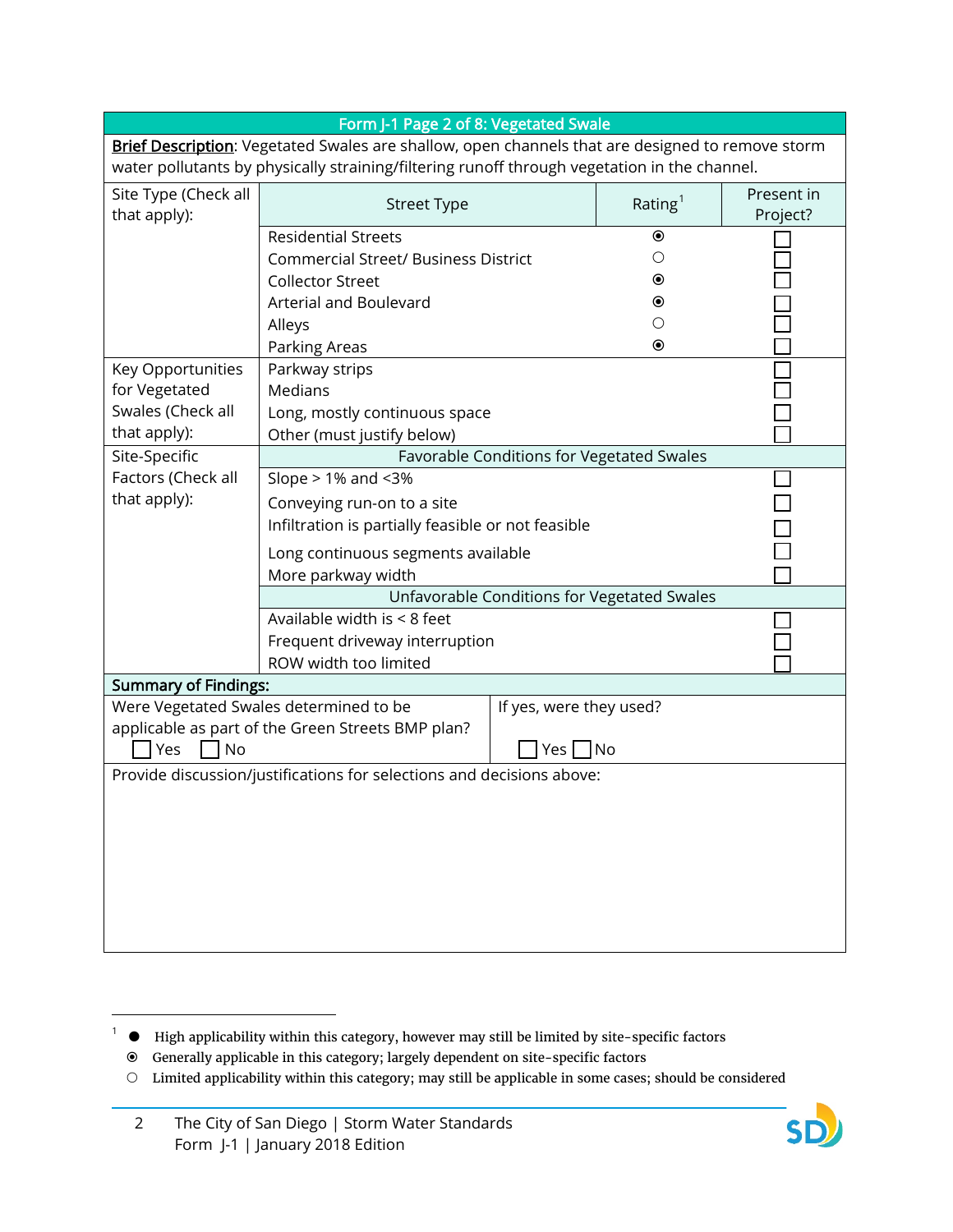| Form J-1 Page 3 of 8: Sidewalk Planters                                                          |                                                                       |                     |            |  |  |  |  |
|--------------------------------------------------------------------------------------------------|-----------------------------------------------------------------------|---------------------|------------|--|--|--|--|
| Brief Description: A planter imbedded in the sidewalk designed to manage storm water runoff from |                                                                       |                     |            |  |  |  |  |
| the adjacent roadway and sidewalk.                                                               |                                                                       |                     |            |  |  |  |  |
| Site Type (Check all                                                                             | <b>Street Type</b>                                                    | Rating <sup>2</sup> | Present in |  |  |  |  |
| that apply):                                                                                     |                                                                       |                     | Project?   |  |  |  |  |
|                                                                                                  | <b>Residential Streets</b>                                            | $\odot$             |            |  |  |  |  |
|                                                                                                  | <b>Commercial Street/ Business District</b>                           | $\bullet$           |            |  |  |  |  |
|                                                                                                  | <b>Collector Street</b>                                               |                     |            |  |  |  |  |
|                                                                                                  | Arterial and Boulevard                                                |                     |            |  |  |  |  |
|                                                                                                  | Alleys                                                                |                     |            |  |  |  |  |
|                                                                                                  | Parking Areas                                                         | $\circledbullet$    |            |  |  |  |  |
| Key Opportunities                                                                                | Parkway strips                                                        |                     |            |  |  |  |  |
| for Sidewalk                                                                                     | <b>Medians</b>                                                        |                     |            |  |  |  |  |
| Planters (Check all                                                                              | Between driveways                                                     |                     |            |  |  |  |  |
| that apply):                                                                                     | Other (must justify below)                                            |                     |            |  |  |  |  |
| <b>Site-Specific Factors</b>                                                                     | Favorable Conditions for Sidewalk Planters                            |                     |            |  |  |  |  |
| (Check all that                                                                                  | Slope <4%                                                             |                     |            |  |  |  |  |
| apply):                                                                                          | Wide sidewalks                                                        |                     |            |  |  |  |  |
|                                                                                                  | More parkway width                                                    |                     |            |  |  |  |  |
|                                                                                                  | Unfavorable Conditions for Sidewalk Planters                          |                     |            |  |  |  |  |
|                                                                                                  | Conflicts with car egress                                             |                     |            |  |  |  |  |
| ROW width too limited                                                                            |                                                                       |                     |            |  |  |  |  |
| <b>Summary of Findings:</b>                                                                      |                                                                       |                     |            |  |  |  |  |
| Were Sidewalk Planters determined to be<br>If yes, were they used?                               |                                                                       |                     |            |  |  |  |  |
| applicable as part of the Green Streets BMP plan?<br>Yes<br>No<br>Yes <br> No                    |                                                                       |                     |            |  |  |  |  |
|                                                                                                  |                                                                       |                     |            |  |  |  |  |
|                                                                                                  | Provide discussion/justifications for selections and decisions above: |                     |            |  |  |  |  |
|                                                                                                  |                                                                       |                     |            |  |  |  |  |
|                                                                                                  |                                                                       |                     |            |  |  |  |  |
|                                                                                                  |                                                                       |                     |            |  |  |  |  |
|                                                                                                  |                                                                       |                     |            |  |  |  |  |
|                                                                                                  |                                                                       |                     |            |  |  |  |  |
|                                                                                                  |                                                                       |                     |            |  |  |  |  |
|                                                                                                  |                                                                       |                     |            |  |  |  |  |
|                                                                                                  |                                                                       |                     |            |  |  |  |  |
|                                                                                                  |                                                                       |                     |            |  |  |  |  |
|                                                                                                  |                                                                       |                     |            |  |  |  |  |
|                                                                                                  |                                                                       |                     |            |  |  |  |  |

<sup>2</sup>  $\bullet$  High applicability within this category, however may still be limited by site-specific factors



Generally applicable in this category; largely dependent on site-specific factors

Limited applicability within this category; may still be applicable in some cases; should be considered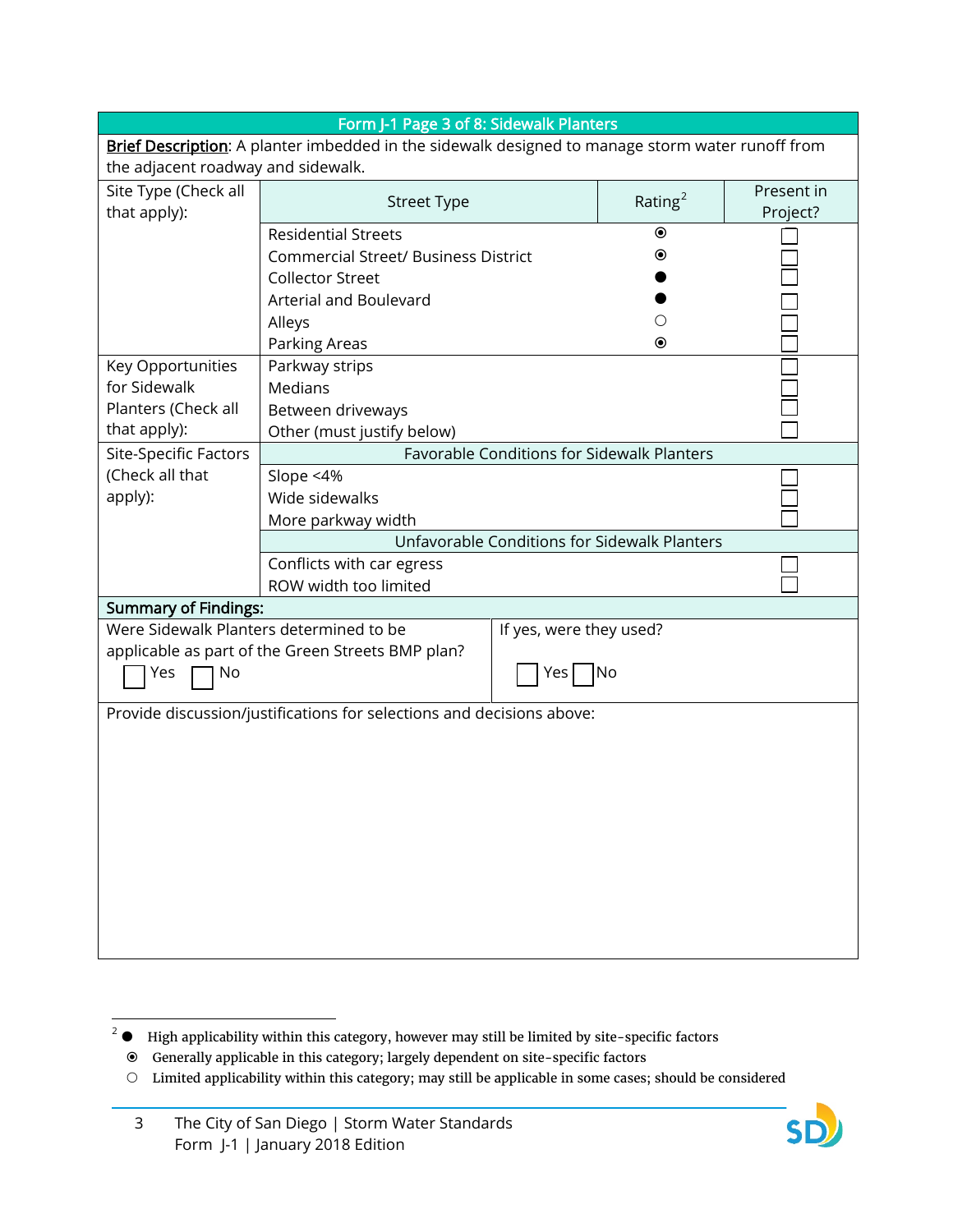| Form J-1 Page 4 of 8: Curb Extensions                                                            |                                                                                                     |                         |                                          |            |  |
|--------------------------------------------------------------------------------------------------|-----------------------------------------------------------------------------------------------------|-------------------------|------------------------------------------|------------|--|
|                                                                                                  | Brief Description: Curb extensions expand the edge of the sidewalk into the roadway or parking area |                         |                                          |            |  |
| and allow storm water runoff to collect and infiltrate through a detention area of porous media. |                                                                                                     |                         |                                          |            |  |
| Site Type (Check all                                                                             |                                                                                                     |                         | Rating $3$                               | Present in |  |
| that apply):                                                                                     | <b>Street Type</b>                                                                                  |                         |                                          | Project?   |  |
|                                                                                                  | <b>Residential Streets</b>                                                                          |                         |                                          |            |  |
|                                                                                                  | <b>Commercial Street/ Business District</b>                                                         |                         |                                          |            |  |
|                                                                                                  | <b>Collector Street</b>                                                                             |                         | $\bullet$                                |            |  |
|                                                                                                  | Arterial and Boulevard                                                                              |                         | $\odot$                                  |            |  |
|                                                                                                  | Alleys                                                                                              |                         | $\left(\right)$                          |            |  |
|                                                                                                  | Parking Areas                                                                                       |                         | $\odot$                                  |            |  |
| Key Opportunities                                                                                | Intersections                                                                                       |                         |                                          |            |  |
| for Curb Extensions                                                                              | Parking area                                                                                        |                         |                                          |            |  |
| (Check all that<br>apply):                                                                       | Other (must justify below)                                                                          |                         |                                          |            |  |
| <b>Site-Specific Factors</b>                                                                     |                                                                                                     |                         | Favorable Conditions for Curb Extensions |            |  |
| (Check all that                                                                                  | Slope <4%                                                                                           |                         |                                          |            |  |
| apply):                                                                                          | Traffic calming needed                                                                              |                         |                                          |            |  |
|                                                                                                  | Unfavorable Conditions for Curb Extensions                                                          |                         |                                          |            |  |
|                                                                                                  | Conflicts with bike lanes                                                                           |                         |                                          |            |  |
|                                                                                                  | Site distance issues at intersection                                                                |                         |                                          |            |  |
| <b>Summary of Findings:</b>                                                                      |                                                                                                     |                         |                                          |            |  |
|                                                                                                  | Were Curb Extensions determined to be applicable                                                    | If yes, were they used? |                                          |            |  |
| as part of the Green Streets BMP plan?                                                           |                                                                                                     |                         |                                          |            |  |
| No<br>Yes<br>Yes   No                                                                            |                                                                                                     |                         |                                          |            |  |
|                                                                                                  | Provide discussion/justifications for selections and decisions above:                               |                         |                                          |            |  |
|                                                                                                  |                                                                                                     |                         |                                          |            |  |
|                                                                                                  |                                                                                                     |                         |                                          |            |  |
|                                                                                                  |                                                                                                     |                         |                                          |            |  |
|                                                                                                  |                                                                                                     |                         |                                          |            |  |
|                                                                                                  |                                                                                                     |                         |                                          |            |  |
|                                                                                                  |                                                                                                     |                         |                                          |            |  |
|                                                                                                  |                                                                                                     |                         |                                          |            |  |
|                                                                                                  |                                                                                                     |                         |                                          |            |  |
|                                                                                                  |                                                                                                     |                         |                                          |            |  |
|                                                                                                  |                                                                                                     |                         |                                          |            |  |
|                                                                                                  |                                                                                                     |                         |                                          |            |  |

 $3$   $\bullet$  High applicability within this category, however may still be limited by site-specific factors



Generally applicable in this category; largely dependent on site-specific factors

Limited applicability within this category; may still be applicable in some cases; should be considered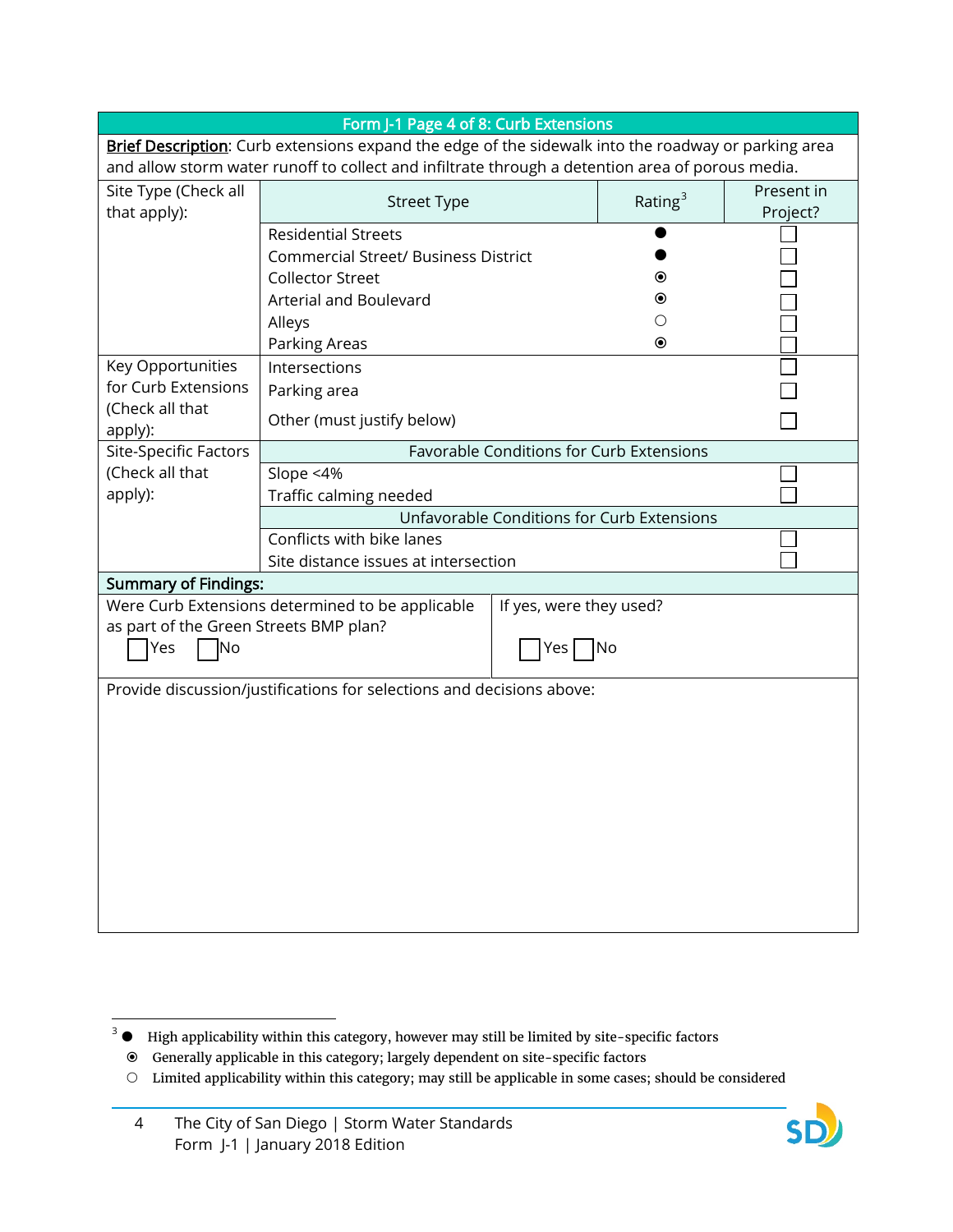| Form J-1 Page 5 of 8: Permeable Surfaces                            |                                                                                                    |                          |                        |  |  |
|---------------------------------------------------------------------|----------------------------------------------------------------------------------------------------|--------------------------|------------------------|--|--|
|                                                                     | Brief Description: Permeable surfaces are pavement that allows for percolation through void spaces |                          |                        |  |  |
| into subsurface layers.                                             |                                                                                                    |                          |                        |  |  |
| Site Type (Check all<br>that apply):                                | <b>Street Type</b>                                                                                 | Rating $4$               | Present in<br>Project? |  |  |
|                                                                     | <b>Residential Streets</b>                                                                         |                          |                        |  |  |
|                                                                     | <b>Commercial Street/ Business District</b>                                                        |                          |                        |  |  |
|                                                                     | <b>Collector Street</b>                                                                            | $\left( \bullet \right)$ |                        |  |  |
|                                                                     | Arterial and Boulevard                                                                             | $\left( \bullet \right)$ |                        |  |  |
|                                                                     | Alleys                                                                                             |                          |                        |  |  |
|                                                                     | Parking Areas                                                                                      | $\odot$                  |                        |  |  |
| Key Opportunities                                                   | <b>Sidewalks</b>                                                                                   |                          |                        |  |  |
| for Permeable                                                       | Parking strips                                                                                     |                          |                        |  |  |
| Surfaces (Check all                                                 | Shoulders                                                                                          |                          |                        |  |  |
| that apply):                                                        | Low traffic roadways                                                                               |                          |                        |  |  |
|                                                                     | Other (must justify below)                                                                         |                          |                        |  |  |
| <b>Site-Specific Factors</b>                                        | Favorable Conditions for Permeable Surfaces                                                        |                          |                        |  |  |
| (Check all that                                                     | Slope $< 2-3$ %                                                                                    |                          |                        |  |  |
| apply):                                                             | Conveying limited run-on to a site                                                                 |                          |                        |  |  |
|                                                                     | Low traffic area                                                                                   |                          |                        |  |  |
|                                                                     | Unfavorable Conditions for Permeable Surfaces                                                      |                          |                        |  |  |
|                                                                     | High traffic area                                                                                  |                          |                        |  |  |
|                                                                     | Run-on has high sediment load                                                                      |                          |                        |  |  |
| <b>Summary of Findings:</b>                                         |                                                                                                    |                          |                        |  |  |
| Were Permeable Surfaces determined to be<br>If yes, were they used? |                                                                                                    |                          |                        |  |  |
| applicable as part of the Green Streets BMP plan?                   |                                                                                                    |                          |                        |  |  |
| Yes<br> No                                                          | Yes   No                                                                                           |                          |                        |  |  |
|                                                                     |                                                                                                    |                          |                        |  |  |
|                                                                     | Provide discussion/justifications for selections and decisions above:                              |                          |                        |  |  |
|                                                                     |                                                                                                    |                          |                        |  |  |
|                                                                     |                                                                                                    |                          |                        |  |  |
|                                                                     |                                                                                                    |                          |                        |  |  |
|                                                                     |                                                                                                    |                          |                        |  |  |
|                                                                     |                                                                                                    |                          |                        |  |  |
|                                                                     |                                                                                                    |                          |                        |  |  |
|                                                                     |                                                                                                    |                          |                        |  |  |
|                                                                     |                                                                                                    |                          |                        |  |  |
|                                                                     |                                                                                                    |                          |                        |  |  |
|                                                                     |                                                                                                    |                          |                        |  |  |

 $4$   $\bullet$  High applicability within this category, however may still be limited by site-specific factors



Generally applicable in this category; largely dependent on site-specific factors

Limited applicability within this category; may still be applicable in some cases; should be considered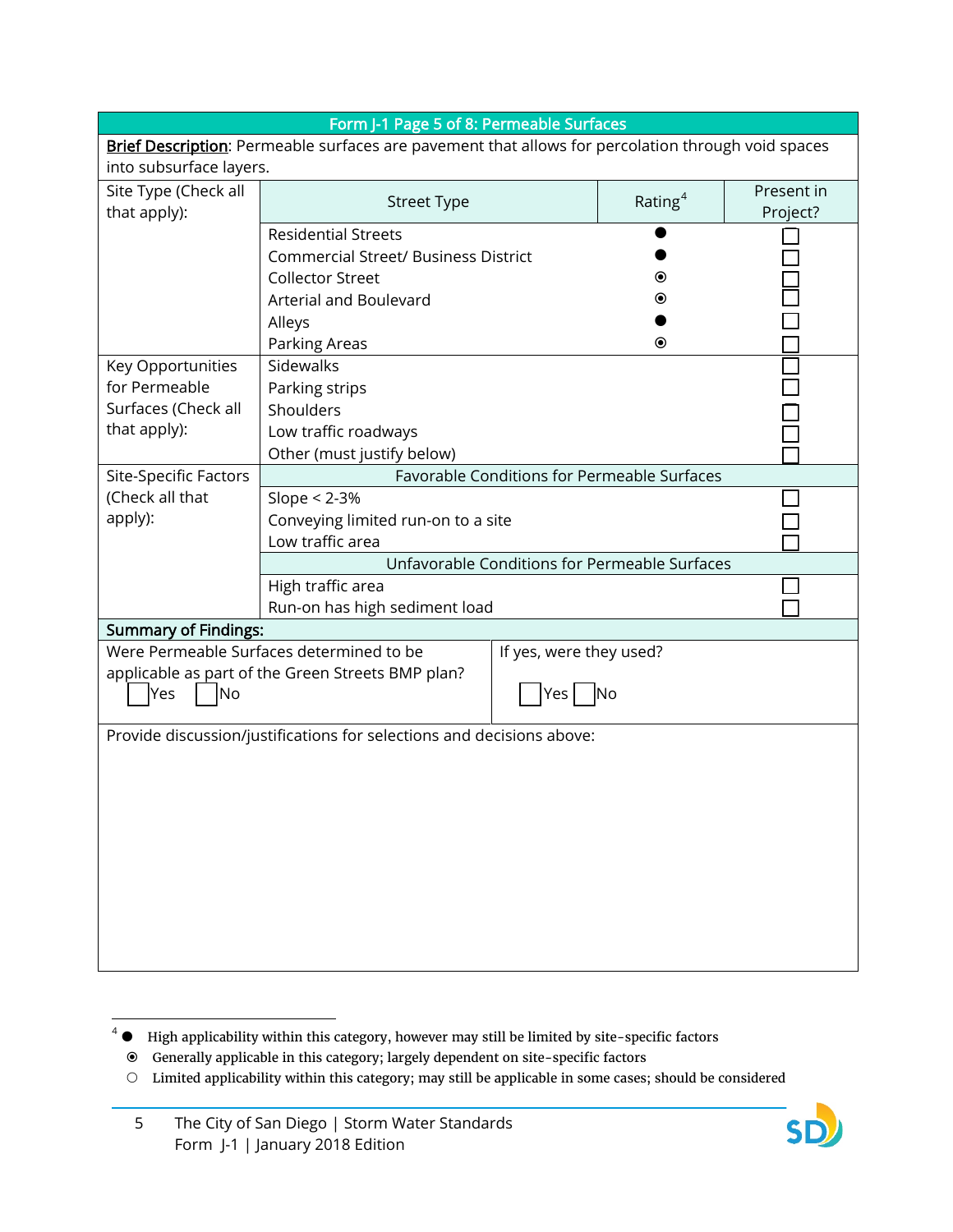| Form J-1 Page 6 of 8: Green Gutters                                   |                                                                                                         |                         |                                               |            |  |
|-----------------------------------------------------------------------|---------------------------------------------------------------------------------------------------------|-------------------------|-----------------------------------------------|------------|--|
|                                                                       | Brief Description: Green Gutters are shallow and narrow strips of landscaping in a typical curb and     |                         |                                               |            |  |
|                                                                       | gutter location with a lower elevation than the street gutter elevation to allow capture of storm water |                         |                                               |            |  |
| from the sidewalk and street.                                         |                                                                                                         |                         |                                               |            |  |
| Site Type (Check all                                                  |                                                                                                         |                         |                                               | Present in |  |
| that apply):                                                          | <b>Street Type</b>                                                                                      | Rating <sup>5</sup>     | Project?                                      |            |  |
|                                                                       | <b>Residential Streets</b>                                                                              |                         | $\bigcirc$                                    |            |  |
|                                                                       | <b>Commercial Street/ Business District</b>                                                             |                         | $\odot$                                       |            |  |
|                                                                       | <b>Collector Street</b>                                                                                 |                         |                                               |            |  |
|                                                                       | Arterial and Boulevard                                                                                  |                         |                                               |            |  |
|                                                                       | Alleys                                                                                                  |                         | $\odot$                                       |            |  |
|                                                                       | Parking Areas                                                                                           |                         | O                                             |            |  |
| Key Opportunities                                                     | Parkway strips                                                                                          |                         |                                               |            |  |
| for Green Gutters                                                     | <b>Medians</b>                                                                                          |                         |                                               |            |  |
| (Check all that                                                       | Long, mostly continuous space                                                                           |                         |                                               |            |  |
| apply):                                                               | Other (must justify below)                                                                              |                         |                                               |            |  |
| <b>Site-Specific Factors</b>                                          |                                                                                                         |                         | <b>Favorable Conditions for Green Gutters</b> |            |  |
| (Check all that                                                       | Slope $> 1\%$ and $<$ 3%                                                                                |                         |                                               |            |  |
| apply):                                                               | Conveying run-on to a site                                                                              |                         |                                               |            |  |
|                                                                       | Infiltration is partially feasible or not feasible                                                      |                         |                                               |            |  |
|                                                                       | Long continuous segments available                                                                      |                         |                                               |            |  |
|                                                                       | Narrower spaces (as little as 2 to 3 feet)                                                              |                         |                                               |            |  |
|                                                                       |                                                                                                         |                         | Unfavorable Conditions for Green Gutters      |            |  |
|                                                                       | Frequent driveway interruption                                                                          |                         |                                               |            |  |
|                                                                       | ROW width too limited                                                                                   |                         |                                               |            |  |
| <b>Summary of Findings:</b>                                           |                                                                                                         |                         |                                               |            |  |
|                                                                       | Were Green Gutters determined to be applicable as                                                       | If yes, were they used? |                                               |            |  |
| part of the Green Streets BMP plan?                                   |                                                                                                         |                         |                                               |            |  |
| No<br>Yes                                                             |                                                                                                         | Yes J                   | 1No                                           |            |  |
| Provide discussion/justifications for selections and decisions above: |                                                                                                         |                         |                                               |            |  |
|                                                                       |                                                                                                         |                         |                                               |            |  |
|                                                                       |                                                                                                         |                         |                                               |            |  |
|                                                                       |                                                                                                         |                         |                                               |            |  |
|                                                                       |                                                                                                         |                         |                                               |            |  |
|                                                                       |                                                                                                         |                         |                                               |            |  |
|                                                                       |                                                                                                         |                         |                                               |            |  |
|                                                                       |                                                                                                         |                         |                                               |            |  |
|                                                                       |                                                                                                         |                         |                                               |            |  |



 $5$   $\bullet$  High applicability within this category, however may still be limited by site-specific factors

Generally applicable in this category; largely dependent on site-specific factors

Limited applicability within this category; may still be applicable in some cases; should be considered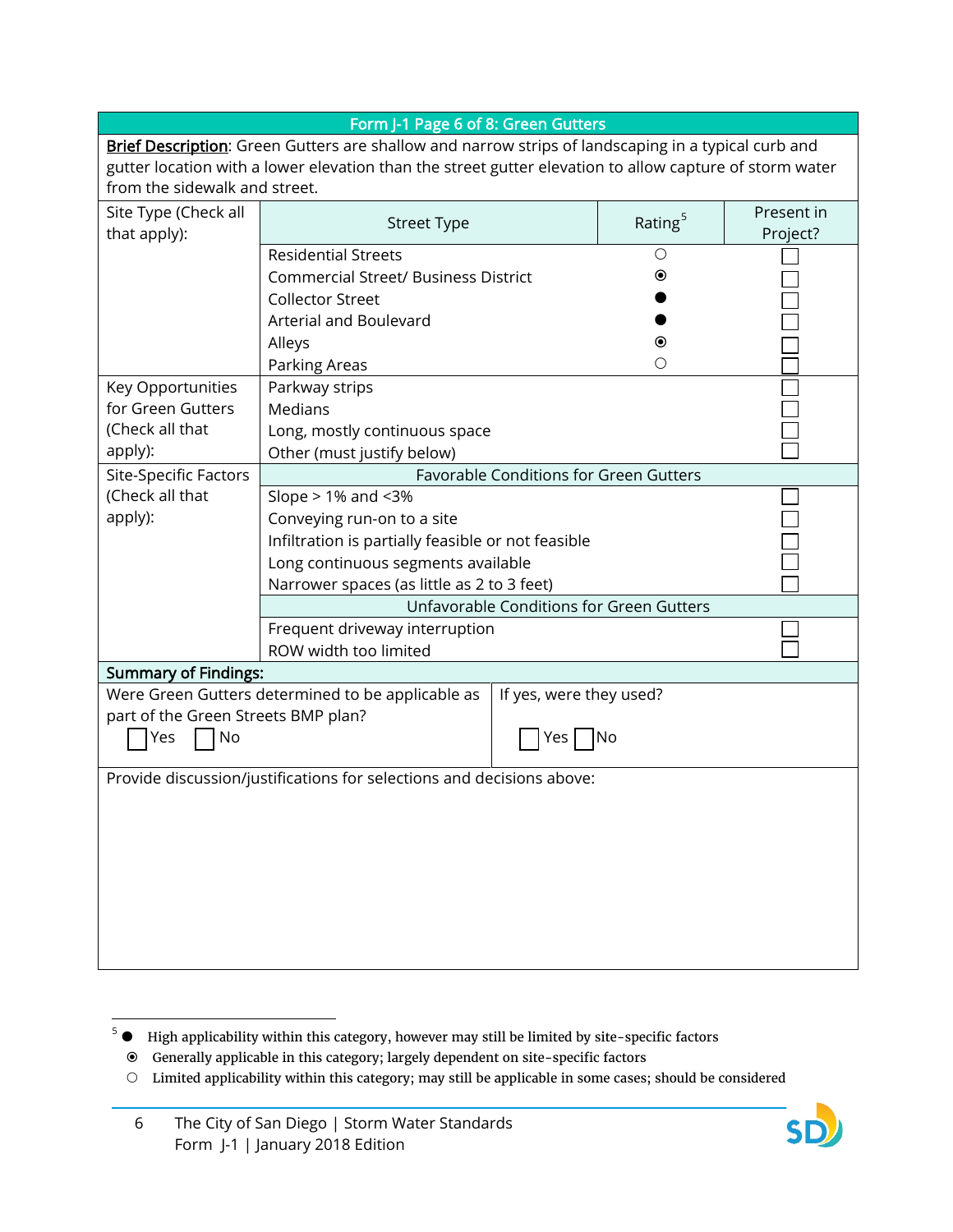| Form J-1 Page 7 of 8: Rain Gardens                                                                            |                                                                                                              |                                              |                     |            |  |  |
|---------------------------------------------------------------------------------------------------------------|--------------------------------------------------------------------------------------------------------------|----------------------------------------------|---------------------|------------|--|--|
|                                                                                                               | Brief Description: Rain Gardens are shallow detention basins with vegetation that temporarily store water to |                                              |                     |            |  |  |
| allow for infiltration of the stored volume. Rain Gardens could be bioretention or biofiltration with partial |                                                                                                              |                                              |                     |            |  |  |
| retention or a biofiltration BMP.                                                                             |                                                                                                              |                                              |                     |            |  |  |
| Site Type (Check all                                                                                          | <b>Street Type</b>                                                                                           |                                              | Rating <sup>6</sup> | Present in |  |  |
| that apply):                                                                                                  |                                                                                                              |                                              |                     | Project?   |  |  |
|                                                                                                               | <b>Residential Streets</b>                                                                                   |                                              | $\circledbullet$    |            |  |  |
|                                                                                                               | <b>Commercial Street/ Business District</b>                                                                  |                                              | ◉                   |            |  |  |
|                                                                                                               | <b>Collector Street</b>                                                                                      |                                              | ◉                   |            |  |  |
|                                                                                                               | Arterial and Boulevard                                                                                       |                                              | ◉                   |            |  |  |
|                                                                                                               | Alleys                                                                                                       |                                              | $\left(\right)$     |            |  |  |
|                                                                                                               | Parking Areas                                                                                                |                                              |                     |            |  |  |
| Key Opportunities                                                                                             | Irregularly shaped areas in ROW                                                                              |                                              |                     |            |  |  |
| for Rain Gardens                                                                                              | Broad and flat areas                                                                                         |                                              |                     |            |  |  |
| (Check all that                                                                                               | Other (must justify below)                                                                                   |                                              |                     |            |  |  |
| apply):                                                                                                       |                                                                                                              |                                              |                     |            |  |  |
| <b>Site-Specific Factors</b>                                                                                  |                                                                                                              | <b>Favorable Conditions for Rain Gardens</b> |                     |            |  |  |
| (Check all that                                                                                               | Slope <2%                                                                                                    |                                              |                     |            |  |  |
| apply):                                                                                                       | Infiltration is partially feasible or not feasible                                                           |                                              |                     |            |  |  |
|                                                                                                               | Large area available                                                                                         |                                              |                     |            |  |  |
|                                                                                                               | Unfavorable Conditions for Rain Gardens                                                                      |                                              |                     |            |  |  |
|                                                                                                               | Slope $> 2\%$                                                                                                |                                              |                     |            |  |  |
|                                                                                                               | ROW too limited                                                                                              |                                              |                     |            |  |  |
| <b>Summary of Findings:</b>                                                                                   |                                                                                                              |                                              |                     |            |  |  |
|                                                                                                               | Were Rain Gardens determined to be applicable as                                                             | If yes, were they used?                      |                     |            |  |  |
| part of the Green Streets BMP plan?                                                                           |                                                                                                              |                                              |                     |            |  |  |
| $\exists$ Yes<br>$\Box$ No                                                                                    |                                                                                                              | Yes No                                       |                     |            |  |  |
|                                                                                                               |                                                                                                              |                                              |                     |            |  |  |
|                                                                                                               | Provide discussion/justifications for selections and decisions above:                                        |                                              |                     |            |  |  |
|                                                                                                               |                                                                                                              |                                              |                     |            |  |  |
|                                                                                                               |                                                                                                              |                                              |                     |            |  |  |
|                                                                                                               |                                                                                                              |                                              |                     |            |  |  |
|                                                                                                               |                                                                                                              |                                              |                     |            |  |  |
|                                                                                                               |                                                                                                              |                                              |                     |            |  |  |
|                                                                                                               |                                                                                                              |                                              |                     |            |  |  |
|                                                                                                               |                                                                                                              |                                              |                     |            |  |  |
|                                                                                                               |                                                                                                              |                                              |                     |            |  |  |
|                                                                                                               |                                                                                                              |                                              |                     |            |  |  |
|                                                                                                               |                                                                                                              |                                              |                     |            |  |  |
|                                                                                                               |                                                                                                              |                                              |                     |            |  |  |



 $6$   $\bullet$  High applicability within this category, however may still be limited by site-specific factors

Generally applicable in this category; largely dependent on site-specific factors

Limited applicability within this category; may still be applicable in some cases; should be considered